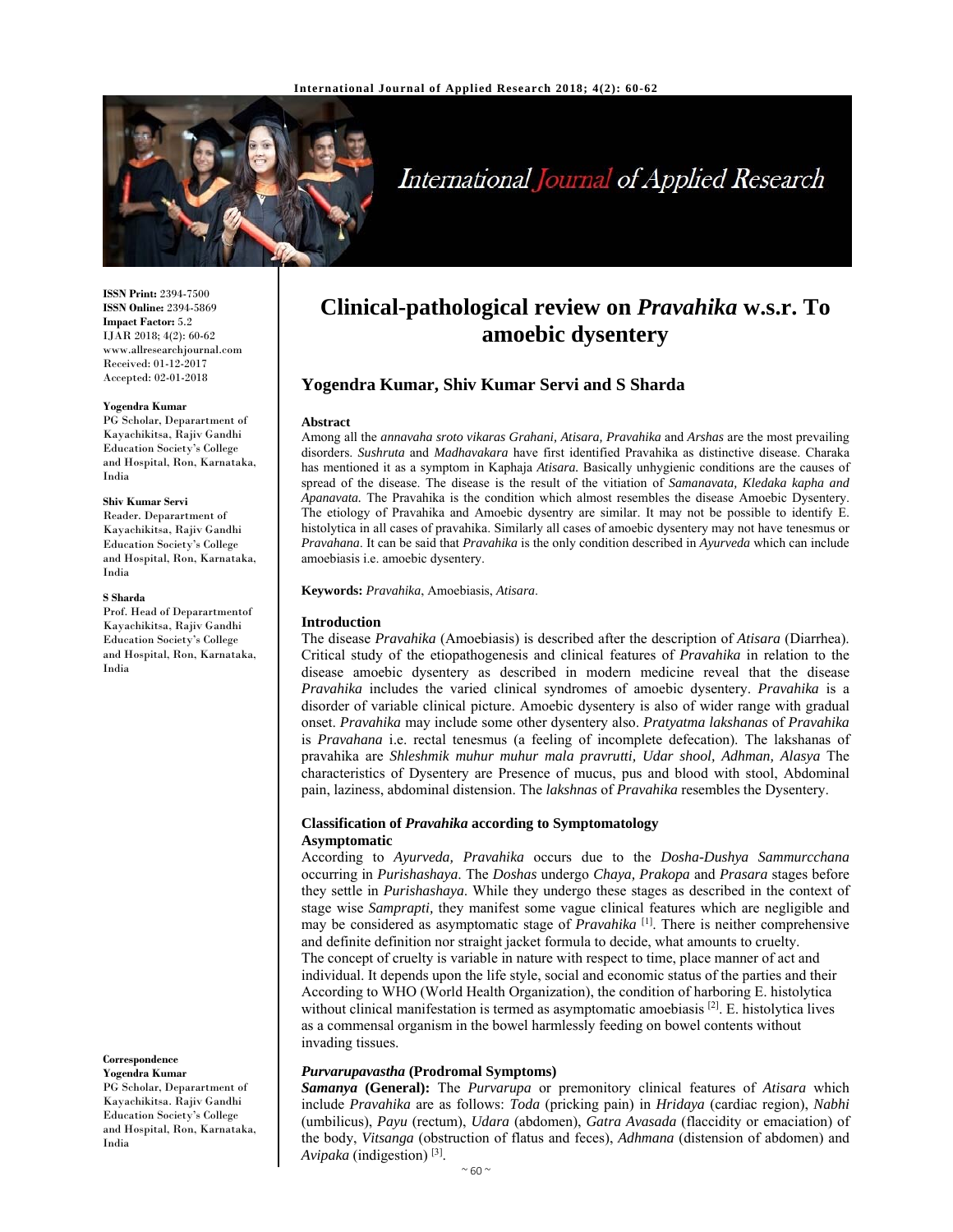### *Purvarupavastha* **(Prodromal Symptoms)**

*Samanya* **(General):** The *Purvarupa* or premonitory clinical features of *Atisara* which include *Pravahika* are as follows: *Toda* (pricking pain) in *Hridaya* (cardiac region), *Nabhi* (umbilicus), *Payu* (rectum), *Udara* (abdomen), *Gatra Avasada* (flaccidity or emaciation) of the body, *Vitsanga*  (obstruction of flatus and feces), *Adhmana* (distension of abdomen) and *Avipaka* (indigestion).3

*Vishesha* **(Specific to** *Dosha***):** No *Vishesha Purvarupas*  have been described in the texts.

#### *Rupavastha* **(Symptoms)**

*Pravahika* is characterized by defecation of *Mala* (stool) containing *Sleshma* (mucus) and *Rakta* 

(if associated with *pitta*) repeatedly accompanied by excessive tenesmus or *Pravahana* [4]*.* 

When the *Purisha* contains *Krimis* i.e. trophozoites (or cysts), indicating the harboring of E. histolytica (amoeba or *Suchimuka Purisaja Krmi* according to *Rigveda* and *Harita*) in the bowel, it is termed as amoebiasis. The onset is usually insidious except in fulminating cases.

#### **Samprapti ghatakas**

| Dosha                | Vatapradhana tridosha                  |
|----------------------|----------------------------------------|
| Dushya               | Anna, rasa, rakta, pureesha            |
| Agni                 | Jataragni                              |
| Ama                  | Jatharagni mandya janya Ama            |
| <b>Srotas</b>        | Pureeshavaha, annavaha, rasavahasrotas |
| Dusti prakara        | Sanga and atipravrithi                 |
| <b>Udhbayasthana</b> | Amapakwashaya                          |
| Sancharasthana       | Rasayanis                              |
| Adhisthana           | Pureeshavaha srotas                    |
| <b>Vyaktasthana</b>  | Guda                                   |
| Rogamarga            | abhyantara                             |
|                      |                                        |

### **Classification of** *Pravahika* **According to Etiology**  *Svatantra-Paratantra* **(independent or dependent on other diseases)**

*Svatantra-***Origin**: *Svatantra Pravahika* is that which manifests independently with its own causative factors. It should be managed with principles of *pravahika* treatment.

*Paratantra-***Origin**: The disorder in which *Pravahika*  develops secondary to *Atisara* and other diseases.

# **Classification of** *Pravahika* **according to** *Dosha*  **Predominance**

*Vataja Pravhika***:** [5&7] *Vata* gets provoked due to the intake of *Ruksha Ahara* and other *vata* provocative measures. The provoked *Vata* disturbs *Jatharagni* causing the disturbance of *Shoshana* (capacity to absorb) of *Dravadhatus, Kleda* and *Sleshma,* leading to accumulation of *Balasa (Kapha)* and related watery substances, and its elimination through *Purishashaya,* known as *vataja Pravahika*. In this state, it is possible that *Purishaja Krimi* including E. histolytica gains favorable atmosphere for their growth and invasion into the *Saishmika kala* (mucous membrane) and bowel wall of the *Purishasaya* (intestine).

*Pittaja Pravahika*: [5&7] Due to etiological factors, the liquid characteristic property of *Pitta* increases and diminishes the *Agni* and reaches the *Purishasaya* (intestine) by *vata* and breaks the *Purisha* due to its *Ushna, Drava* and *Sara* 

properties and manifests *pittaja pravahika.* It facilitates the invasion of E. histolytica due to the above properties resulting into irritation, inflammation, abrasion, etc, and along with accumulated *Kapha* with *Vata,* causes *Pravahika.* 

*Shleshmaja Pravahika***:** [5&7] The vitiated *Sleshma*  diminishes the *Agni* due to its nature of *Guru, Madhura* and *Snigdha* and reaches the *Purishasaya* (intestine) by the *vata*  and manifests *kaphaja pravahika.* It favors the atmosphere conducive for *Purisaja Krimis.* 

*Raktaja Pravahik***:** [5&9] The vitiated *rakta along with kapha and vata* diminishes the *Agni* and reaches the *Purishasaya*  (intestine) and blood comes out with *kapha* known as *raktaja pravahika.* 

# *Upadravavastha* **(Stage of Complications)**  *Antrastha* **(Intestinal) Complications**

*Grahani***:** The commonest complication of *Pravahika* is *Grahani*. [6] When *Agni* is diminished due to *Pravahika* or improper treatment, then the *Ahara* without proper digestion passes through *Grahani* resulting into defecation of feces containing undigested food and putrid material either solid or liquid accompanied with pain. The colitis due to varied causes and non-specific colitis appear to be similar to *Grahani*.

*Raktasrava*: Excessive *Raktasrava* may occur due to erosions of blood vessel by an amoebic ulcer which may be serious and lead to mortality if urgent measures are not adopted.

**Intussusception**: It may occur in cases of *Pravahika* usually known as Caecocolic intussusception. There will be severe pain with a sausage shaped mass in the course of the colon and an empty right iliac fossa. Immediate resection will be done to save the patient. Strictures of the colon and rectal strictures may occur.

**Other Conditions:** Amoebic appendicitis and peritonitis may occur. Peritonitis may occur in two modes in amoebiasis as complication.

It may occur abruptly with severe abdominal pain and immobility of abdominal muscles. It may occur due to severe amoebic ulceration of the colon. Vomiting and hiccough are regarded as bad prognostic features.

# *Antretara* **(Extra Intestinal) Complications**  *Yakrit* **(Liver)**

**Hepatitis**: Early stage of liver abscess, swinging temperature and pain are associated.

**Amoebic Liver Abscess: 7** The involvement of liver by *Krimi* through intestines and causing its suppuration. Liver abscess may occur after a longer period of the infection of E. histolytica. It may take even years. The cause of such long latent period is not fully known. The occurrence after years appears to be the coincidence of contributory factors decreased *Vyadhikshamatva* (decreased immunity), preceding pre-existing liver damage. The amoeba reaches the liver by portal system. Necrosis occurs in liver cells at the centers of the lobules, tending to enlarge and coalesce. Liver enlarges as abscess develops. The necrotic area